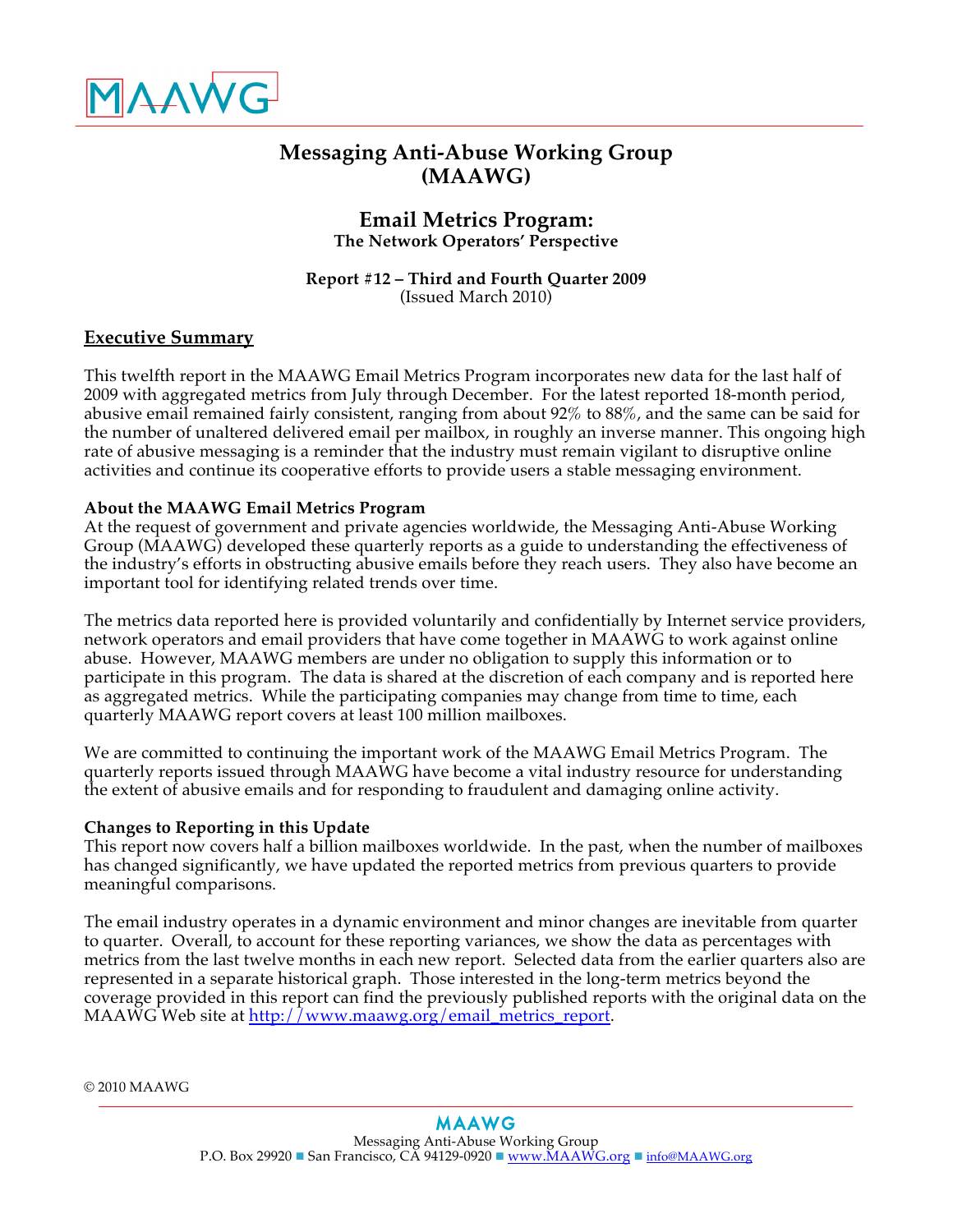# **Report #12 – 2nd and 3rd Quarters 2009 Results**

The statistics reported below are compiled from confidential data provided by participating MAAWG member service operators for Q3 and Q4 2009. Previous reports have been adjusted as necessary to provide relatively comparative data.

Our reporting basis covers more that 500 million mailboxes with 200 billion unaltered emails being delivered.

| <b>Selected Ratios</b>                                                                                 | <b>Report</b><br>#12<br><b>O4 2009</b>     | <b>Report</b><br>#12<br>O3 2009            | <b>Report</b><br>#11<br><b>Q2 2009</b>  | <b>Report</b><br>#11<br>Q1 2009            | <b>Report</b><br>#10<br><b>Revised</b><br><b>Q4 2008</b> | <b>Report</b><br>#10<br><b>Revised</b><br>Q3 2008 |
|--------------------------------------------------------------------------------------------------------|--------------------------------------------|--------------------------------------------|-----------------------------------------|--------------------------------------------|----------------------------------------------------------|---------------------------------------------------|
| Dropped Connections &<br><b>Blocked/Tagged Inbound Emails</b><br>per Mailbox                           | 2852                                       | 3951                                       | 3603                                    | 3486                                       | 4553                                                     | 3816                                              |
| Ratio of Dropped Connections &<br><b>Blocked/Tagged Inbound Emails</b><br>to Unaltered Delivered Email | 7.09<br>or<br>$87.6\%$<br>abusive<br>email | 9.75<br>or<br>$90.7\%$<br>abusive<br>email | 8.11<br>or<br>89.0%<br>abusive<br>email | 9.43<br>or<br>$90.4\%$<br>abusive<br>email | 12.12<br>or<br>$92.4\%$<br>abusive<br>email              | 10.65<br>or<br>$91.4\%$<br>abusive<br>email       |
| Number of Unaltered Delivered<br><b>Email per Mailbox</b>                                              | 402                                        | 405                                        | 444                                     | 370                                        | 376                                                      | 358                                               |

## **Observations**

It is important to understand that the metrics in the MAAWG report do not represent spam, but report the volume of email identified as "abusive." This distinction is significant because the definition of spam can vary greatly from country to country and as used in local legislation.

With the addition of this new data from the third and fourth quarters of 2009, the percentage of email identified as abusive has oscillated over the last six quarters between 88% and 92%. The number of unaltered delivered email per mailbox has fluctuated in roughly the reverse manner. The fluctuation in the metrics, therefore, may be the result of service providers dealing with new schemes introduced by abusers to escape service providers' detection methods, including the use of filters to keep abusive email from reaching users' inboxes.

The metrics continue to reflect the continuing high level of abusive email the industry works to prevent from clogging users' inboxes and the need for continued industry cooperation and diligence.